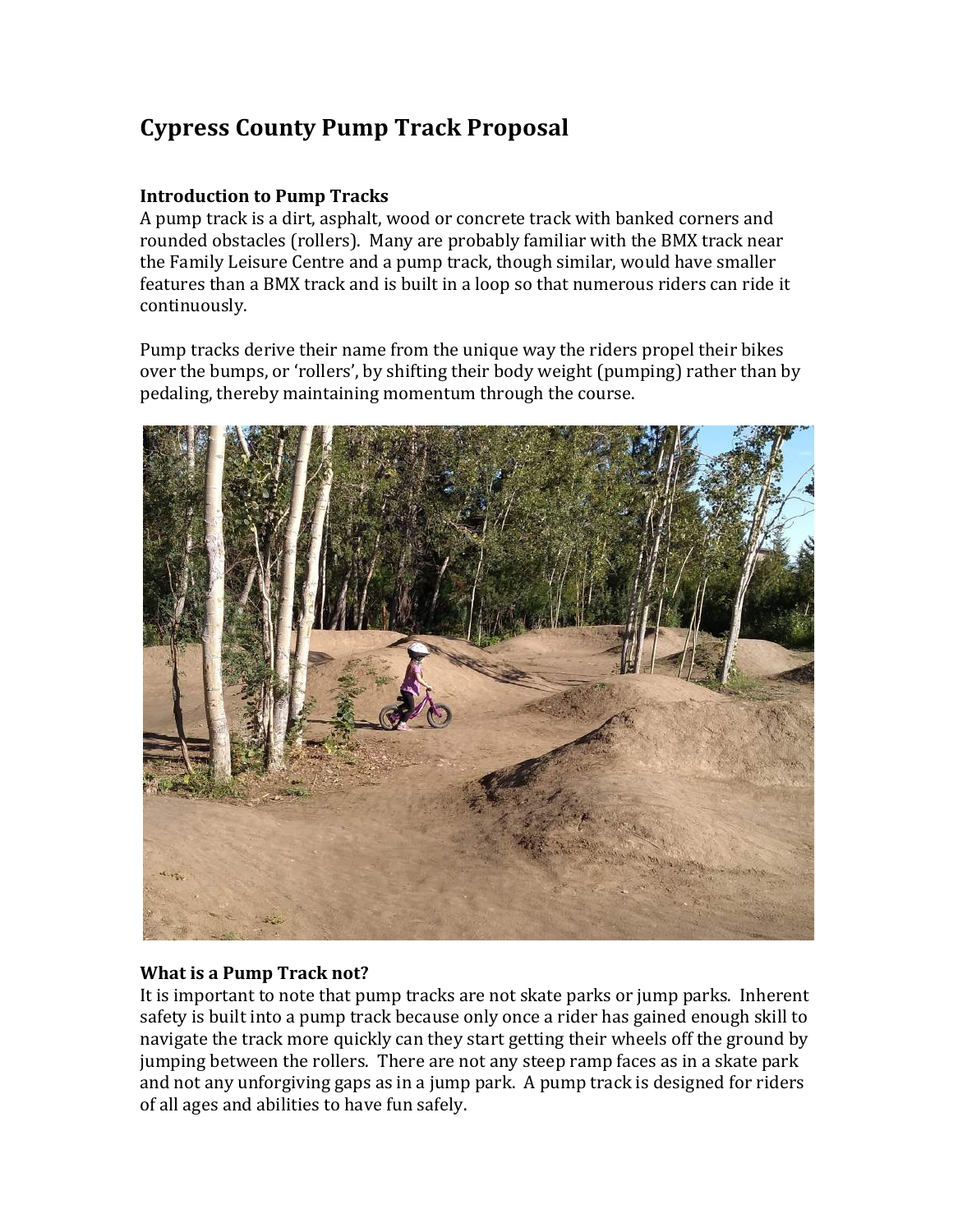#### **Who can use a Pump Track?**

Dirt pump tracks traditionally have been used by BMX or mountain bike riders of all ages and abilities to hone their skills, get exercise, and have an enjoyable recreational experience with others or alone. However, with the advent of wood, concrete, and asphalt surfaces, the ridership has now opened up to those who own skateboards, scooters and rollerblades.

A pump track can be fun to ride for a beginner and also be challenging for an expert. As speeds increase through a "pumping motion" of riding, what were previously individual rollers can now be linked through manualling (lifting the front wheel off the ground like a wheelie, but without pedaling) and jumping them. With those increased speeds, the amount of lean into the banked corners does as well, bringing a completely new aspect to riding the track. It is not often that a single recreational structure can provide enjoyment for so many ages, abilities, and multiple sports.



## How many people can use a Pump Track?

Because a pump track is built as a continuous loop, it means that many users can utilize it at a single time. . Because they are multidirectional they do not become boring for riders since there are many different potential lines to ride in a single track layout.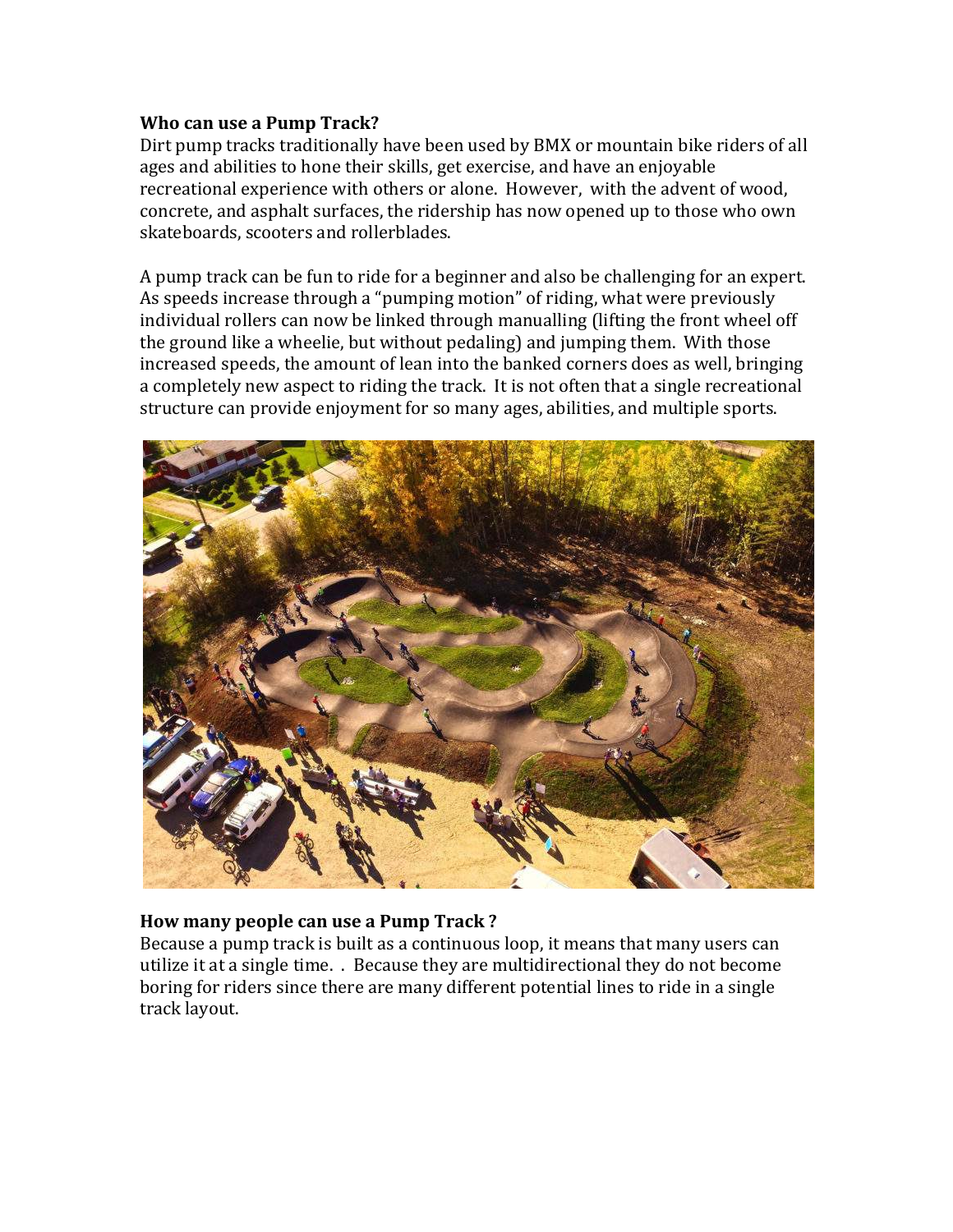#### **How safe is a Pump Track?**

Since a pump track is built for all ages and abilities, it does not have some of the features that are found in parks meant just for advanced riders. There are no gap jumps, rails, sharp edges or steep landing slopes. This also means there are no vertical areas to fall off of since all of the features are sloped to be ridden smoothly at any speed. Although the track surface is hard, as even a dirt track is well packed. usually the landscaping adjacent to the track surface is grass or mulch. The height of the rollers is usually around  $45$  to 60 centimeters, with some of the banked corners approaching 120 centimeters which is much less than many playground structure heights. 

## **Where can they be located and how are they constructed?**

Pump tracks require a minimum of 250 square metres and can be built on just about any reasonably flat area of ground. Many are built using whatever soil is in the area. These are very economical but do require maintenance of the track surface and cannot be ridden when wet. Concrete and asphalt tracks, although more expensive, are virtually maintenance free and can be ridden when wet. Wood tracks are almost exclusively found indoors to keep them out of the elements though some are made of composite materials for exterior use. Wood tracks can be portable and modular so can be set up and taken down depending on the season and set up in different configurations to keep them from getting boring. With all types of tracks, drainage is an important issue. Standing water on any surface is never good, and keeps riders off until it dries. Drainage is best dealt with in the planning stages and a good designer will integrate drainage into their design and material selection.

#### **Why should the County look into Pump Tracks? It fits into the Strategic Plan**

Cypress County has a strategic plan that pump tracks can help to accomplish.

## Cypress County ensures infrastructure is effectively maintained, enhanced, and evaluated. (Goal 2)

Maintain high quality community facilities. (Strategy 5)

With the exception of cutting the grass bordering the track a paved pump track can be virtually maintenance free. . Because the track is meant to be flowing, the majority of the features are smooth and would not need to be string trimmed after mowing. After initial construction, there are no ongoing inputs like electricity, heating, or machinery to maintain.

Cypress County provides high quality, safe, and affordable services and amenities.  $(Goal 3)$ 

Support hamlets in providing safe, affordable and friendly environment. (Strategy 1)

Pump tracks provide a community with a low impact but high-energy recreational activity. They appeal to a large age range and many types of users.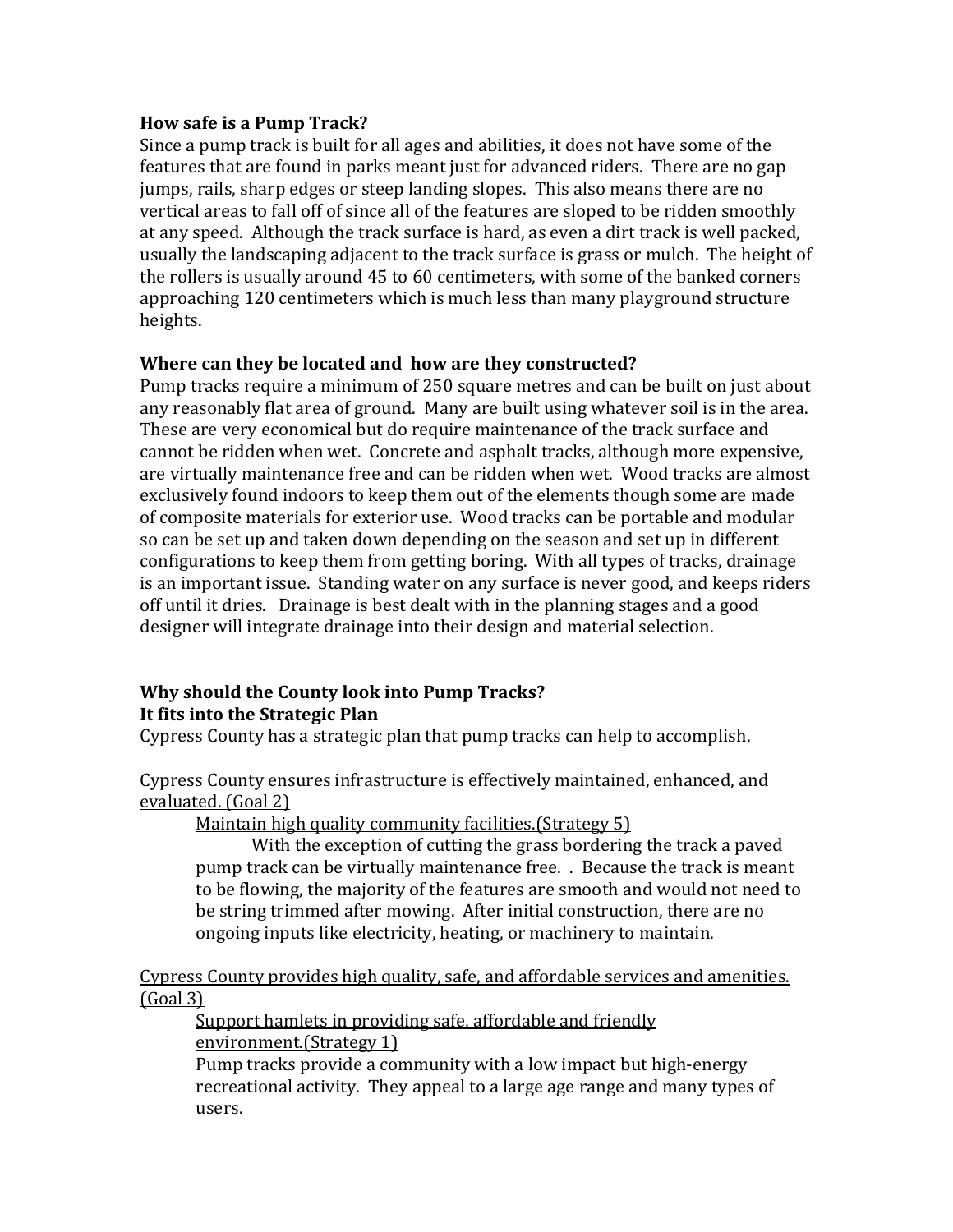Promote a supportive environment for tourism, recreation and leisure activities.(Strategy 4)

A pump track in a community can provide a place for families to gather without needing to organize events, games or meals. It provides a safe place to learn and progress with skills as the rider becomes more proficient. They are a place where multiple ages and abilities can interact and mentor one another, leading to great community spirit. There is a potential for enhanced tourism along the major highways in the County in areas where the Trans Canada passes through towns like Irvine, Dunmore and Suffield, and the Number 3 passes through Seven Persons. Pump tracks in communities with schools could also be utilized as part of school physical education programming or after school activities.

Cypress County is recognized for its strong partnerships and community engagement. $(Goal 4)$ 

Enhance relationships/partnerships with neighboring communities and municipalities.(Strategy 2)

Pump Tracks could provide opportunities for Cypress County, the City of Medicine Hat, and the Town of Redcliff to work together to become a destination for biking in Southern Alberta. The area could draw from Southern and Central Saskatchewan and even Northern Montana. The riding season in Southeast Alberta starts earlier and ends later than many other regions on the prairies and by the time the well known biking areas in Alberta and BC are snow free, trails in SE Alberta will already have been dry for 6 weeks or more. Looking towards the east into Saskatchewan, Cypress County and southeast Alberta provides the most diverse riding terrain available until travelers get to the mountains.

Cypress County focuses on economic growth, sustainability and diversification. [Goal] 5) 

Explore and promote tourism, heritage, and cultural sustainability. (Strategy 5)

The location of much of Cypress County along the main national thoroughfare places it in an ideal location to embark on a regional approach for a non-traditional tourist industry. The region can become a destination for biking and the County can be a part of it.

## It can help fulfill goals of the Uniqueness of Hamlets Document

Promote: Dunmore, Desert Blume, Irvine, Seven Persons

Dunmore, Irvine, and Seven Persons are all communities that have been marked for promotion by the County. More recreational activities for families of all ages will help to reach that goal. Because they are also along major national and provincial routes they may attract passers by who want a fun and free physical activity to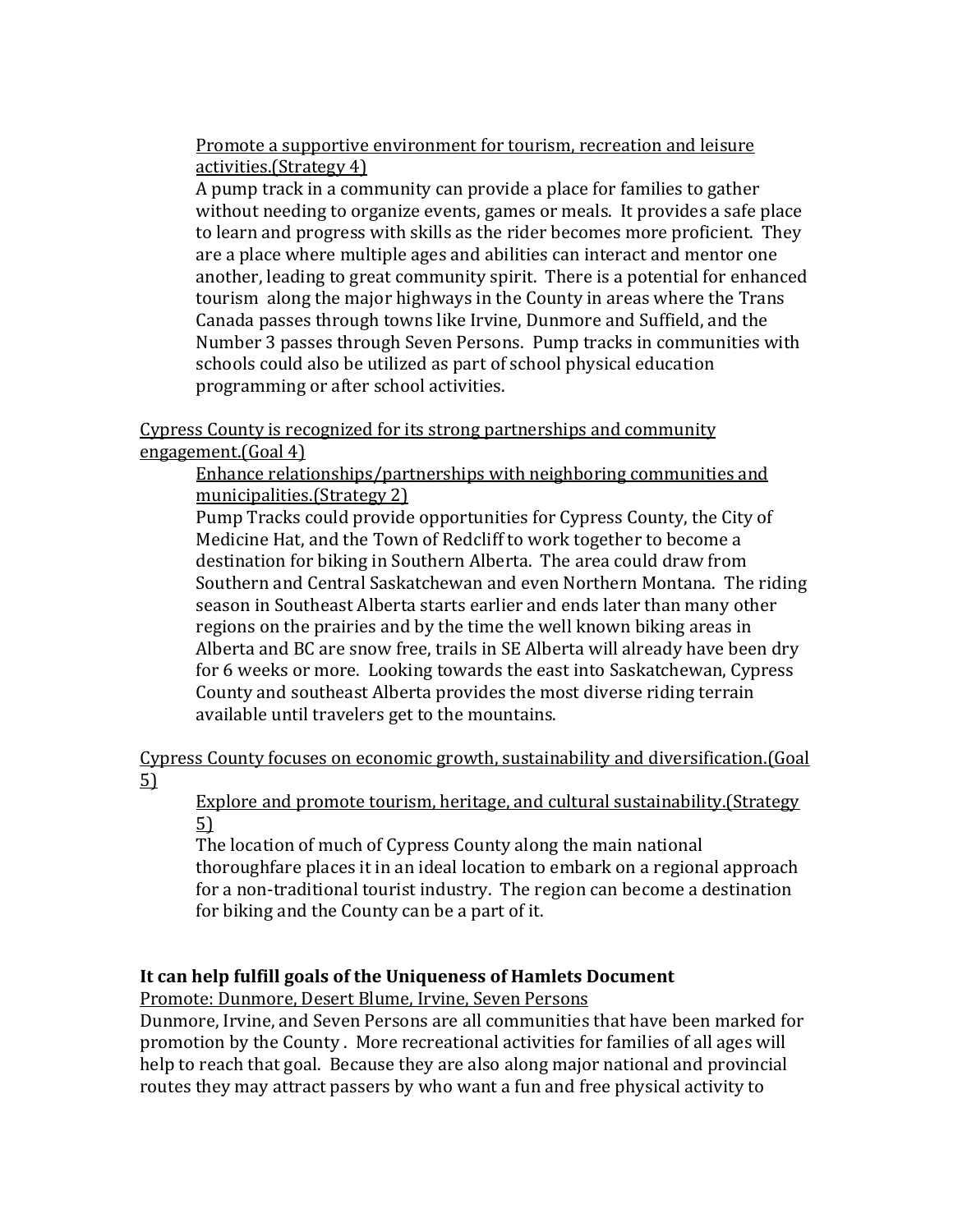break up their drive. The schools in these communities could utilize the pump tracks for physical education or after school programs.

#### Potential: Suffield, Elkwater, Schuler, Veinerville

Suffield is also along the Transcanada and is a significant distance from other services. Having another reason to stop there could create tourism interest and having Ralston close would help with utilization of a pump track and may help some families consider the community as a home.

Because Schuler has a school and has just lost its Community Hall, it may be a good place for a pump track even though it is not on a major highway. It could act as a community gathering place in the spring, summer, and fall and be used by the school for physical education. Schuler may be a location where a dirt surfaced track would be sufficient.

Elkwater already has a well utilized dirt pump track which serves to promote the trails in the park for more riding opportunities and is well used during camping season by riders of all ages and types.

#### Maintain: Walsh, Hilda

Because these are the smallest communities, they probably do not warrant a  $$150$ 000 asphalt pump track. In Walsh, even a dirt surfaced track would be a draw to both residents and travelers. Because it could be the first on-highway recreational stop from the east for quite a distance, it may be utilized by travelers more than first thought.

Hilda will be getting a dirt pump track from the local residents in Spring 2020 which could serve as a template for possible tracks in the other smaller hamlets if there is sufficient will to build and maintain them by the local communities.

## **What does it cost?**

Pump tracks can be built for next to nothing or can cost many hundreds of thousands of dollars. It all depends on how involved the local rider community wants to be, what type of surface the track will have, and what other amenities are built with it. Dirt pump tracks can be built on ground with good soil for almost no investment as long as there are community volunteers with knowledge and equipment. Professionally planned and built dirt pump tracks can cost upwards of \$50 000. Paved pump tracks that are professionally planned and built with correct substrates and proprietary asphalt blends can reach into the hundreds of thousands of dollars. This is probably quite price competitive with a moderate to large sized playground, but a pump track will encompass a much larger age range of users than a playground.

There would be plenty of opportunities for sponsorship of the pump tracks in Cypress County to offset some of the costs. The community associations could use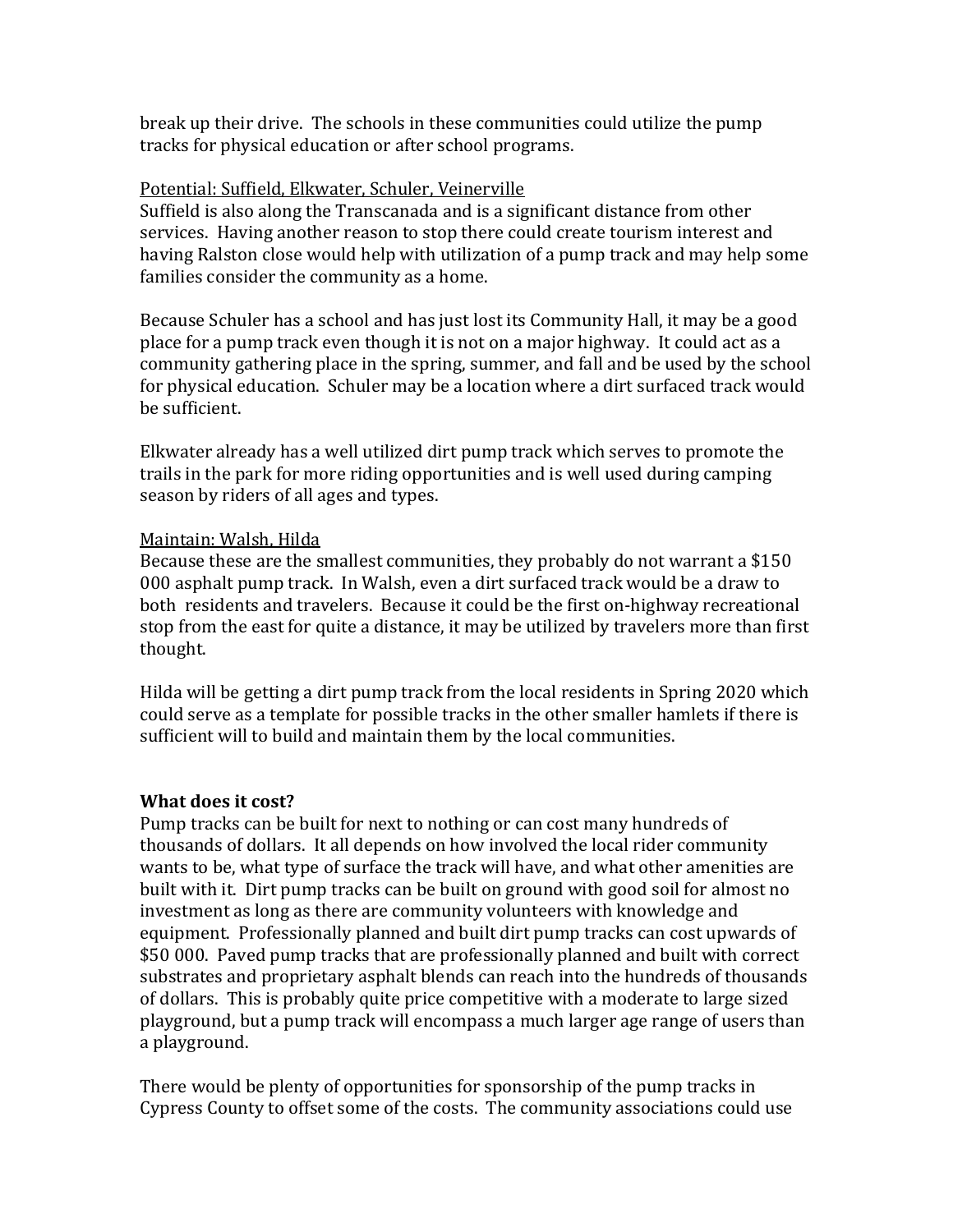some funds from casino or other fundraiser events. Even though a design and construction contractor does all of the work, the materials and trucking could be donated from local gravel pits. Equipment could be donated for construction from local construction companies or dealers. Naming rights could be sold for individual pump tracks and there could be a list recognizing donors integrated into the signage at the tracks. Grants like the Community Facilities Enhancement Program are available from the provincial and federal governments and there are corporate funds and foundations that could also cover some of the costs.

#### **Who will use the Cypress County Pump Tracks?**

Other than mountain bikers, BMX riders, skateboarders, roller bladers and scooter riders from the actual hamlets that the tracks are built in, users would come from the surrounding rural areas of the County to ride the tracks. Tracks near Medicine Hat and Redcliff would also benefit from riders from rural areas. The goal would be to have unique tracks at each location so that they are all interesting to ride. It is important to note that many mountain bikers from the city drive out to the Cypress Hills to ride the trails every weekend, indicating that people are willing to drive a reasonable distance to ride interesting and challenging terrain.

There are two off road bike clubs in the City of Medicine Hat –The 670 Collective Mountain Bike Club and the Medicine Hat BMX Club. These clubs each have about 150 members that are actively involved in riding bicycles offroad. Pump tracks provide places for mountain bike riders to work on their trail riding skills, even when the weather is wet for hard surfaced tracks. For BMX racers, a pump track affords a small and tight track where skills can be gained that directly translate to those required for the large BMX race tracks.

#### **Who else has done this?**

#### Yellowhead County

Yellowhead County west of Edmonton embarked on building asphalt pump tracks in 5 (one pending) of their communities in the past 5 years. The County's Parks and Special Projects Coordinator Kevin Myles spearheaded their pump track project and was happy to answer some questions via email.

They tendered the project and the winner was Velosolutions Canada, which comes highly recommended for a few reasons. They were knowledgeable with building above the frost line by utilizing well draining designs, a compactable base and a proprietary asphalt mix. They also have designed and built tracks worldwide and have the concepts of track building and design perfected. Once designs were finalized, they took care of everything from sourcing materials to machinery without the need for supervision. They also provided demo riders for the grand opening and photos and videos for promotions.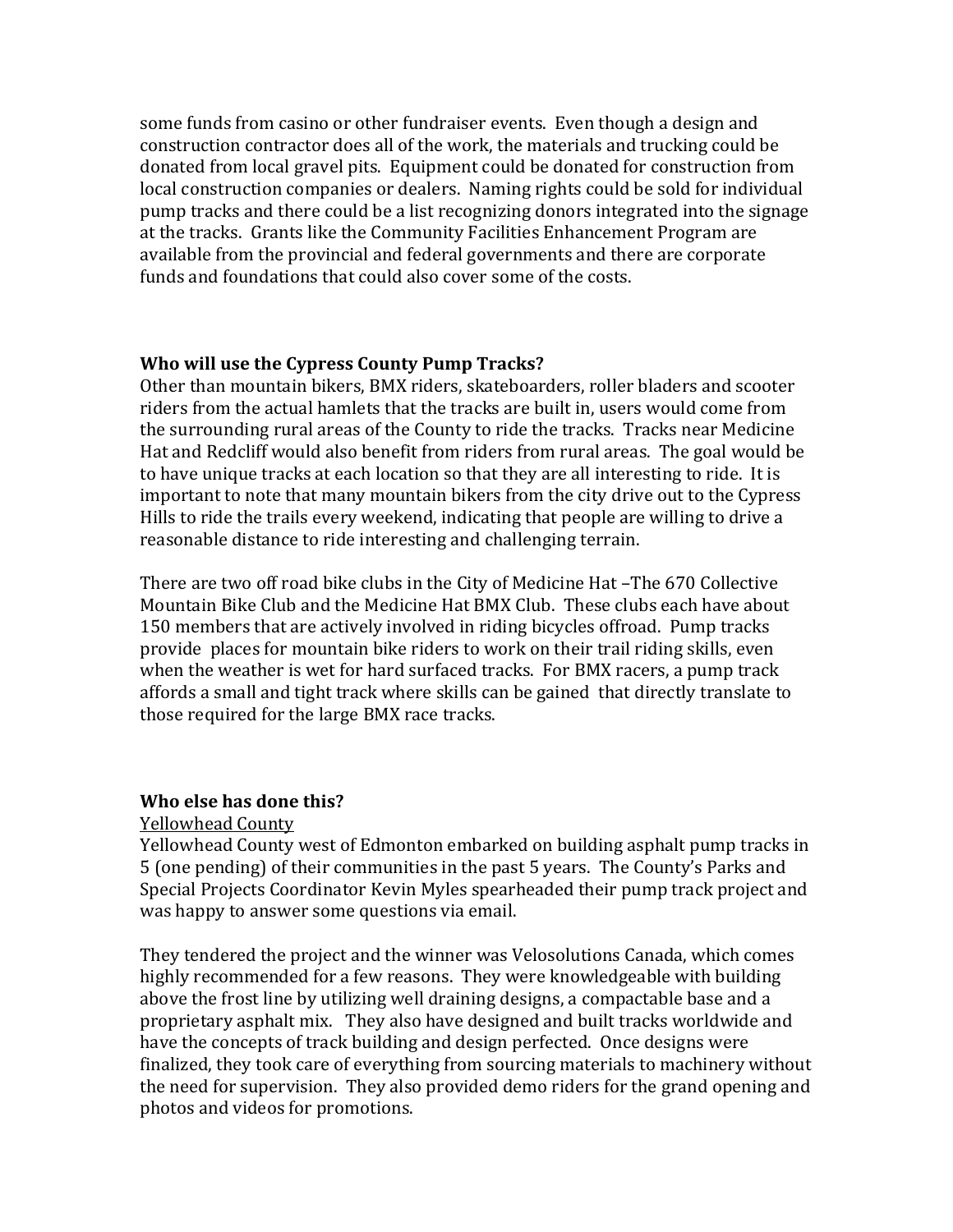Each track cost about \$120 000 for an 800-900 square meter area including the sod to finish. Later the County added some platforms, signage, garbage bins and bleachers for an additional  $$15,000$  per track. They are envisioning the cost at  $$140$ 000 for the final track they are building this summer.

He mentioned if there were a large number of scooter or skateboard riders it would be important to communicate this to the contractor in the design stage, as some of their tracks have abrupt rollers that can hang up scooters. He also said that there have been two cracks across their 5 tracks that were easily fixed with standard tools. 



Riders from Edmonton will often load up on the weekend and make a day of riding a few of those pump tracks to the west of the city so the Yellowhead pump tracks do draw tourists to the county.

To quote his email in conclusion,

We were blown away by how many of our County kids came out of the woodwork for *these. The best way I can explain it is that we provided something they always wanted but never knew existed.*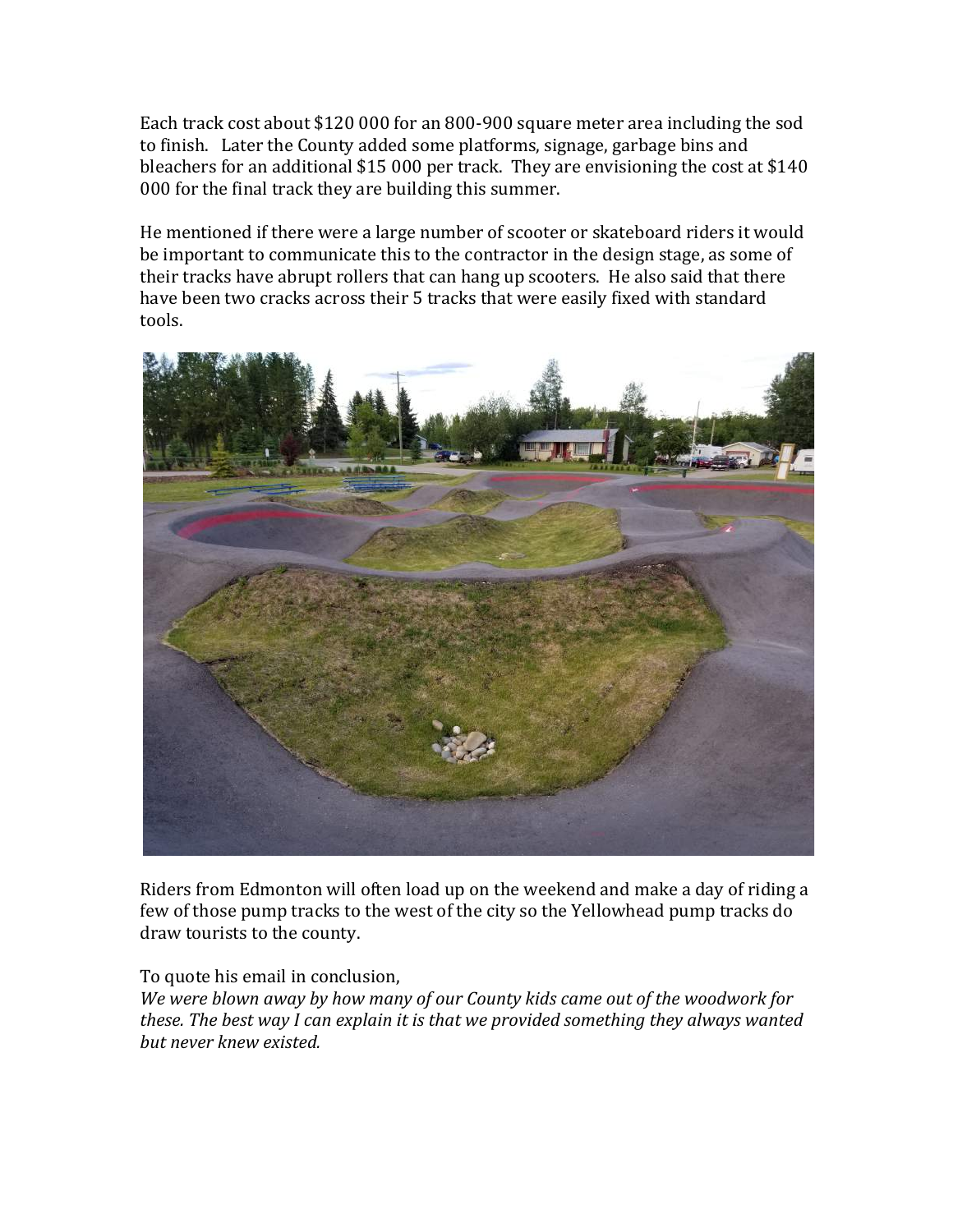## Hilda and Community Association

The Hilda and Community Association members approved a pump track and will be building a dirt surfaced pump track this coming spring in the sports grounds area of town. Numerous community members with children of all ages who have experienced pump tracks at other towns and in campgrounds in Western Canada were vocal in their support to building one in Hilda.

The plans and guide for *Pumptopia* were purchased from leelikesbikes.com, which is seen to be one of the best turnkey plans for pump tracks for those who have never built one before.

As Hilda is a farming community, there are plenty of machines available to hopefully make quick work of a pump track. The plan is to utilize dirt from the former tractor pull track near the mud bog pit and build a track on top of a hill on the north edge of the property to provide good drainage.

Some of the local community people have experience building jumps and berms and are willing to try to do this using just the online plans.

The projected completion date for the pump track at Hilda is early May, weather permitting of course.



# Conclusion: Can it turn into something bigger?

With a lot of will and a whole lot of money, Bentonville, Arkansas, has turned itself into a mountain biking destination. The money came from Walton family of Walmart fame, which makes sense since Bentonville is where the Walmart empire began. We may not have a wealthy family to finance a mountain bike paradise in Southeastern Alberta, but we already have a good start without them (although I don't think anyone would be turning down any money!).

There are numerous articles online about how surprised people are to find such an investment in bike trails in NW Arkansas, but the authors always conclude with awe in how well it was undertaken and they always say they will be back.

Southeastern Alberta may not have the benefit of a Supercentre Benefactor, but we do have something that Bentonville does not -diversity of terrain. We often take for granted what is just outside our front door, but the potential for world class trails has barely been tapped in our region. The Cypress Hills, with over 200 meters of elevation, has a pretty substantial trail plan that is slowly being implemented by the